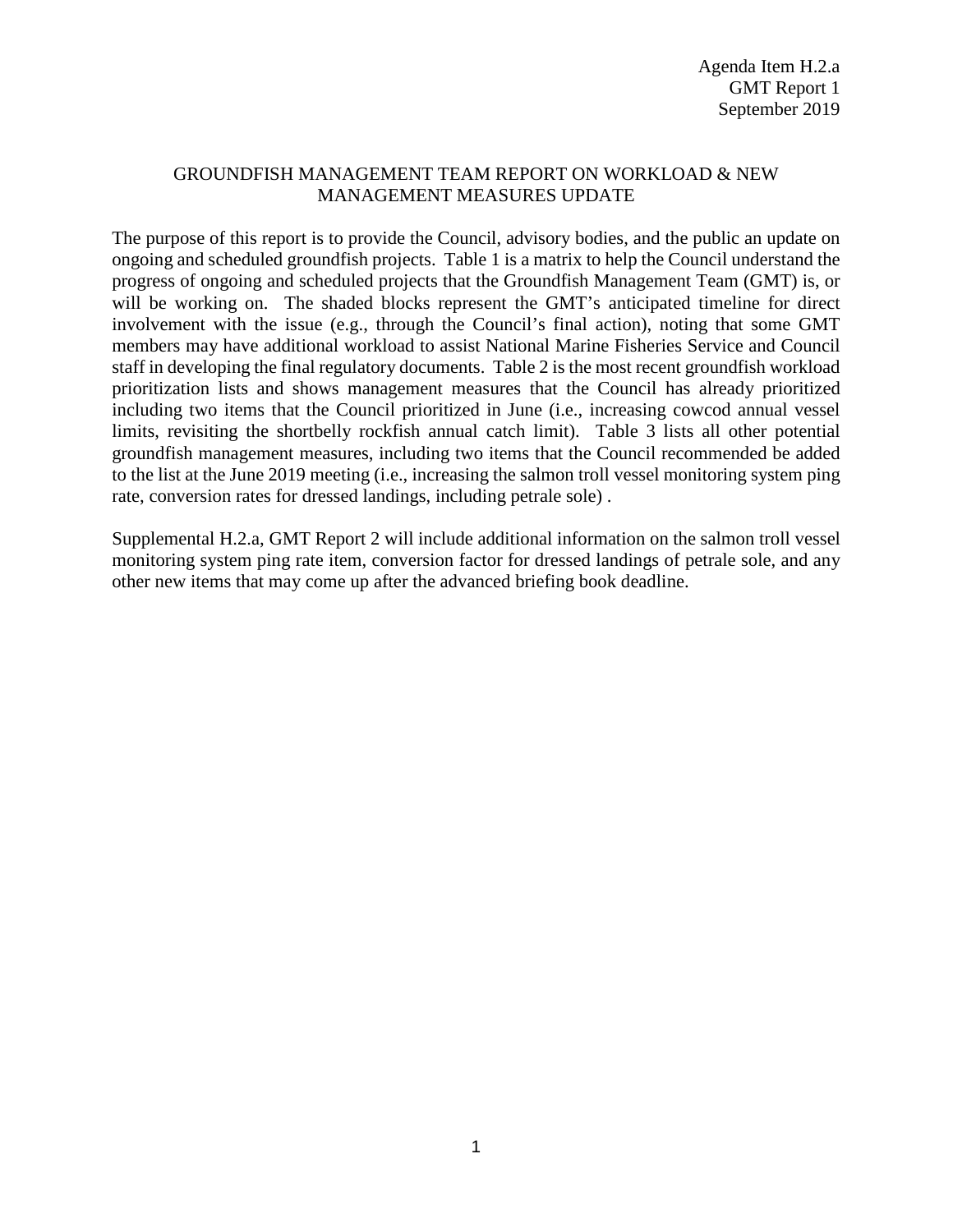## Table 1: GMT Workload Matrix

| <b>Action</b>                                       |                         |                                             |            | 2019<br>2020 |  |  |     |  |  | 2021 |     |  |  |  |            |  |     |  |     |  |                                                                                                     |  |  |  |
|-----------------------------------------------------|-------------------------|---------------------------------------------|------------|--------------|--|--|-----|--|--|------|-----|--|--|--|------------|--|-----|--|-----|--|-----------------------------------------------------------------------------------------------------|--|--|--|
|                                                     | Category                | GMT Lead Analyst(s)                         |            |              |  |  |     |  |  |      |     |  |  |  |            |  |     |  |     |  | Sep Oct Nov Dec Jan Feb Mar Apr May Jun Jul Aug Sep Oct Nov Dec Jan Feb Mar Apr May Jun Jul Aug Sep |  |  |  |
| 2021-2022 Groundfish Harvest Specifications         |                         | ΑI                                          |            |              |  |  |     |  |  |      |     |  |  |  |            |  | *** |  |     |  |                                                                                                     |  |  |  |
| 2021-2022 Groundfish Management Measures            |                         | All                                         |            |              |  |  |     |  |  |      |     |  |  |  |            |  | *** |  |     |  |                                                                                                     |  |  |  |
| <b>Inseason Monitoring and Management</b>           |                         | All                                         |            |              |  |  |     |  |  |      |     |  |  |  |            |  |     |  |     |  |                                                                                                     |  |  |  |
| P* Considerations and Phased in ABC                 | 2021-2022 SPEX          | Patrick, Abby                               |            |              |  |  |     |  |  |      |     |  |  |  |            |  |     |  |     |  |                                                                                                     |  |  |  |
| Stock Assessment Updates and Panels                 |                         | Patrick, Mel, Karen                         |            |              |  |  |     |  |  |      |     |  |  |  |            |  |     |  |     |  |                                                                                                     |  |  |  |
| 2021-2022 EFP Applications                          |                         | Heather, Lynn                               |            |              |  |  |     |  |  |      |     |  |  |  |            |  | *** |  |     |  |                                                                                                     |  |  |  |
| <b>ESA Salmon Mitigation Measures</b>               |                         | Patrick, Karen                              |            |              |  |  |     |  |  |      | *** |  |  |  |            |  |     |  |     |  |                                                                                                     |  |  |  |
| <b>ESA Seabird Mitigation Measures</b>              | <b>ESA</b>              | Caroline, Lynn                              |            |              |  |  | *** |  |  |      |     |  |  |  |            |  |     |  |     |  |                                                                                                     |  |  |  |
| Non-Salmon ESA workgroup                            |                         | Caroline, Patrick                           |            |              |  |  |     |  |  |      |     |  |  |  |            |  |     |  |     |  |                                                                                                     |  |  |  |
| Sablefish Management and Trawl Allocation Committee | <b>Individual Items</b> | Patrick, Abby, Mel                          |            |              |  |  |     |  |  |      |     |  |  |  |            |  |     |  |     |  |                                                                                                     |  |  |  |
| (SAMTAAC)                                           |                         |                                             |            |              |  |  |     |  |  |      |     |  |  |  |            |  |     |  |     |  |                                                                                                     |  |  |  |
| Non-Trawl RCA Adjustments (Including CCA Revisions) |                         | Patrick, Mel, Caroline                      |            |              |  |  |     |  |  |      |     |  |  |  |            |  |     |  |     |  |                                                                                                     |  |  |  |
| Cowcod: Increase to individual vessel limits        |                         | Mel, Caroline, Patrick                      |            |              |  |  | *** |  |  |      |     |  |  |  |            |  |     |  |     |  |                                                                                                     |  |  |  |
| Shortbelly Rockfish Harvest specification           |                         | <b>Council Identified Patrick, Mel, TBD</b> |            |              |  |  | *** |  |  |      |     |  |  |  |            |  |     |  |     |  |                                                                                                     |  |  |  |
| A-21 Trawl/Non-Trawl Allocations                    | <b>Priorities</b>       | Patrick, Mel                                | <b>TBD</b> |              |  |  |     |  |  |      |     |  |  |  |            |  |     |  |     |  |                                                                                                     |  |  |  |
| Mothership Sector Utilization                       |                         | Patrick, Abby                               | <b>TBD</b> |              |  |  |     |  |  |      |     |  |  |  |            |  |     |  |     |  |                                                                                                     |  |  |  |
| Emley Platt EFP into Regulation                     |                         | Caroline, Mel                               |            |              |  |  |     |  |  |      |     |  |  |  | <b>TBD</b> |  |     |  |     |  |                                                                                                     |  |  |  |
| Ecosystem Items                                     |                         | Andrew, Heather                             |            |              |  |  |     |  |  |      |     |  |  |  |            |  |     |  |     |  |                                                                                                     |  |  |  |
| <b>Climate and Communities</b>                      | Ecosystem               | Andrew, Heather, Lynn                       |            |              |  |  |     |  |  |      |     |  |  |  |            |  |     |  |     |  |                                                                                                     |  |  |  |
| <b>Halibut CSP Process</b>                          | Halibut                 | Heather, Lynn,<br>Caroline                  |            |              |  |  |     |  |  | ***  |     |  |  |  |            |  |     |  | *** |  |                                                                                                     |  |  |  |
| Directed Commercial Halibut Fishery                 |                         | Heather, Lynn                               |            |              |  |  |     |  |  | ***  |     |  |  |  |            |  |     |  | *** |  |                                                                                                     |  |  |  |

\*\*\* notes when regulations are expected to be final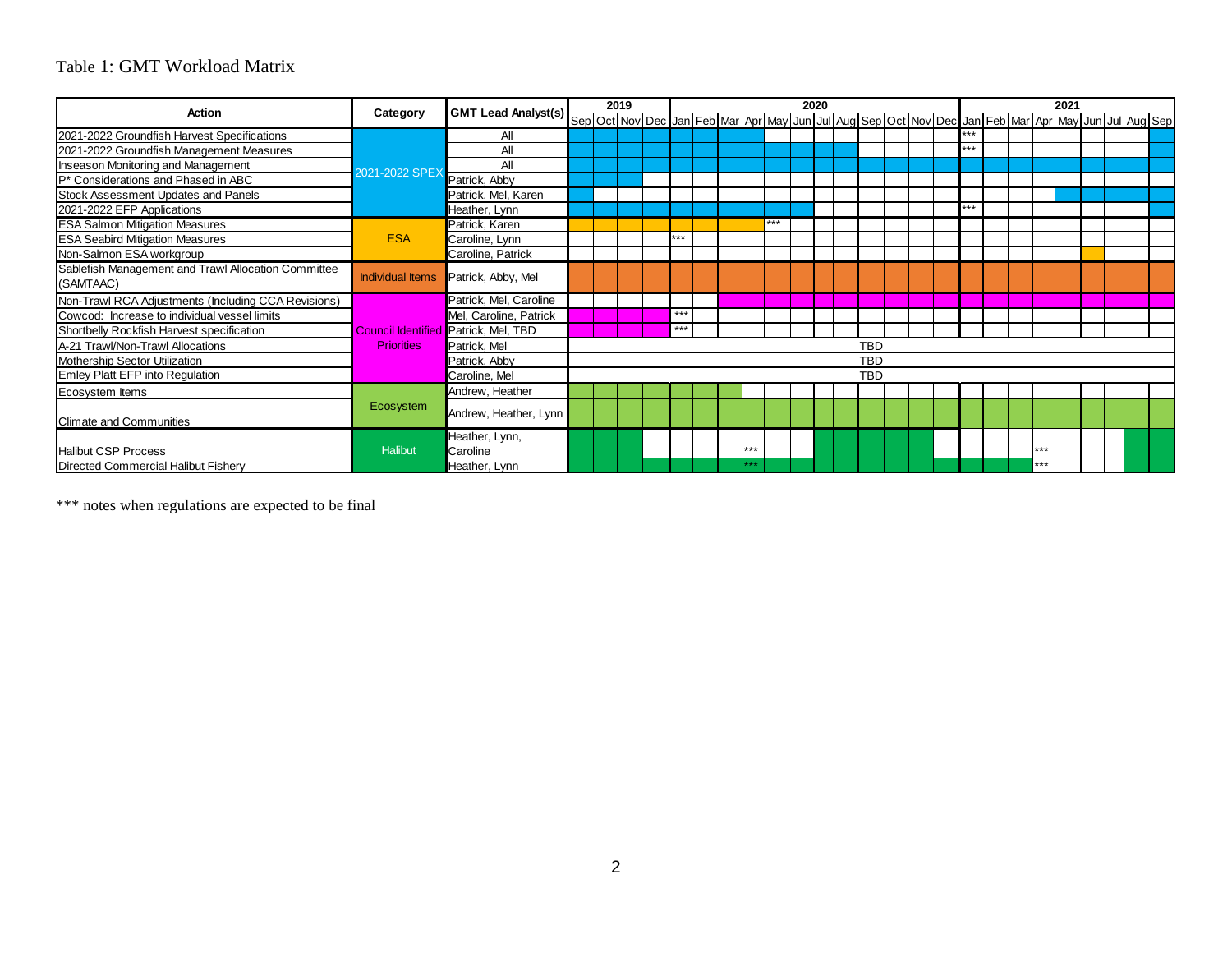|             | Table 2. Groundfish management measure items prioritized by Council. (re-ordered and numbered based on when item has been |  |  |  |  |  |  |  |
|-------------|---------------------------------------------------------------------------------------------------------------------------|--|--|--|--|--|--|--|
| scheduled). |                                                                                                                           |  |  |  |  |  |  |  |

| <b>Item</b><br># | <b>Sector</b>           | <b>Short Title</b>                                      | Category               | <b>Analytical</b><br><b>Workload</b><br>(H, M, L) | <b>Primary</b><br><b>Analysts</b>     | <b>Progress to</b><br>Date                                       | <b>Prioritized</b> | <b>Scheduled</b><br>on YAG |
|------------------|-------------------------|---------------------------------------------------------|------------------------|---------------------------------------------------|---------------------------------------|------------------------------------------------------------------|--------------------|----------------------------|
|                  | Trawl<br><b>IFQ</b>     | Cowcod: Increases to<br><b>Individual Vessel Limits</b> | Catch<br>Accounting    | M                                                 | Mel/Caroline                          | work beginning                                                   | Yes                | Sept 2019                  |
| A <sub>2</sub>   | All                     | Shortbelly Rockfish                                     | Catch<br>Accounting    | M                                                 | Patrick/Mel/<br><b>NMFS</b> staff     | work beginning                                                   | Yes                | Sept 2019                  |
| A <sub>3</sub>   | Trawl,<br>Non-<br>Trawl | Non-Trawl RCA<br>Modifications                          | Area<br>Management     | H                                                 | Patrick/<br>Mel/TBD                   | None                                                             | Yes                | March<br>2020              |
| A <sub>4</sub>   | <b>MS</b>               | Mothership Sector<br>Utilization                        | Accumulation<br>Limits | M/H                                               | Patrick/TBD<br>NMFS/<br>Council staff | None                                                             | Yes                | April 2020                 |
| A <sub>5</sub>   | Trawl,<br>Non-<br>Trawl | Trawl/Non-Trawl<br><b>Amendment 21 Allocations</b>      | Allocation             | M/H                                               | Depends on<br>species chosen          | Intersector<br>Allocation<br>Review<br>completed in<br>June 2017 | Yes                | June 2020                  |
| A <sub>6</sub>   | Fixed<br>Gear           | Moving Emley/Platt EFP<br>into Regulations              | Gear                   | M                                                 | Mel/ Caroline                         | <b>Ongoing EFP</b>                                               | <b>Yes</b>         | June 2020                  |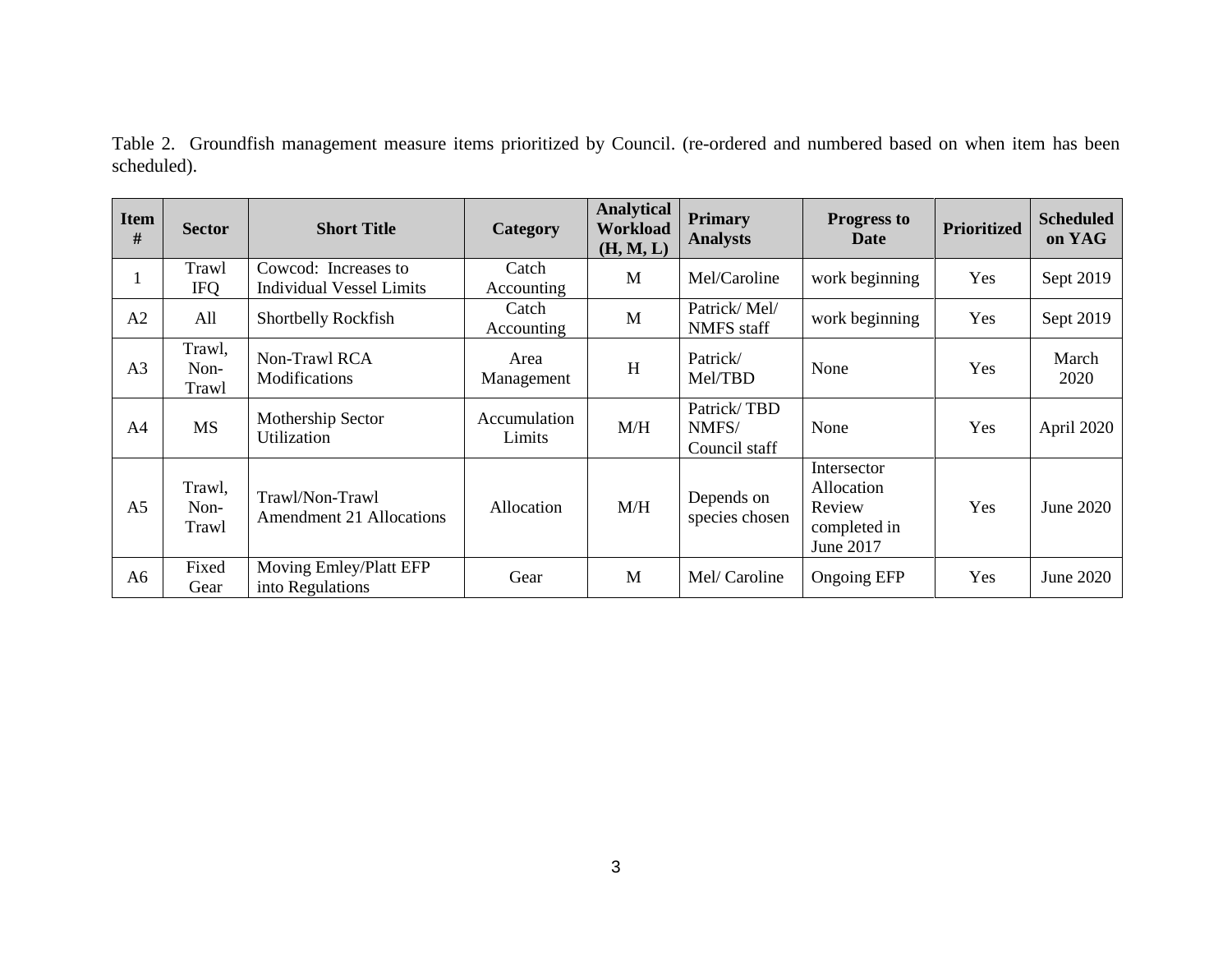| <b>Item</b><br># | <b>Sector</b>                   | <b>Short Title</b>                                                                                                                 | Category                | <b>Analytical</b><br><b>Workload</b><br>(H, M, L) | <b>Primary</b><br><b>Analysts</b>               | <b>Progress to</b><br><b>Date</b>                                | <b>Prioritized</b> | <b>Scheduled</b><br>on YAG |
|------------------|---------------------------------|------------------------------------------------------------------------------------------------------------------------------------|-------------------------|---------------------------------------------------|-------------------------------------------------|------------------------------------------------------------------|--------------------|----------------------------|
| B1               | Trawl,<br>Non-<br>Trawl         | <b>Clarify Catch</b><br><b>Accounting Rules for</b><br>Amendment 21                                                                | <b>Catch Accounting</b> | L                                                 | Council/<br><b>NMFS</b><br>staff                | None                                                             | N <sub>o</sub>     | N <sub>o</sub>             |
| B <sub>2</sub>   | Trawl<br><b>IFQ</b>             | Removal of Selective<br>Flatfish Trawl (SFFT)<br>requirement between 40°<br>10' and 42° N. lat.                                    | Gear                    | Unknown                                           | <b>NMFS</b>                                     | <b>Ongoing EFP</b><br>(Year 2 of 3)<br>needed per<br>Salmon ITS) | N <sub>o</sub>     | N <sub>o</sub>             |
| B <sub>3</sub>   | LE FG                           | <b>LEFG Permit Price</b><br>Reporting                                                                                              | Permitting              | $L$ (if any)                                      | <b>NWFSC</b>                                    | None                                                             | No                 | No                         |
| <b>B4</b>        | Trawl,<br>Non-<br>Trawl,<br>Rec | Create 60-Mile Bank<br><b>RCA Lines</b>                                                                                            | Area Management         | M                                                 | <b>CDFW</b><br>staff                            | None                                                             | No                 | N <sub>o</sub>             |
| B <sub>5</sub>   | Trawl,<br>Non-<br>Trawl         | New Dressed to Round<br><b>Conversion Factors for</b><br>Sablefish                                                                 | <b>Catch Accounting</b> | L                                                 | Patrick/<br><b>TBD</b>                          | Preliminary<br>discussions held<br>at PacFIN<br>meeting          | N <sub>o</sub>     | N <sub>o</sub>             |
| <b>B6</b>        | Trawl<br><b>IFQ</b>             | Remove Certain Time<br>and Area-Management<br><b>Restrictions for</b><br><b>Midwater Trawl Gear</b><br><b>Targeting Nonwhiting</b> | Area Management         | H                                                 | <b>NMFS</b><br>staff/<br>Patrick/<br><b>TBD</b> | <b>Ongoing EFP</b><br>(Year 2 of 3)<br>needed per<br>Salmon ITS) | N <sub>0</sub>     | N <sub>0</sub>             |
| B7               | Trawl<br><b>IFQ</b>             | Carryover when<br><b>Management Units</b><br>Change                                                                                | <b>Catch Accounting</b> | M                                                 | NMFS/<br>Council<br>staff                       | None                                                             | N <sub>o</sub>     | N <sub>o</sub>             |

Table 3. All unprioritized groundfish management measure items.